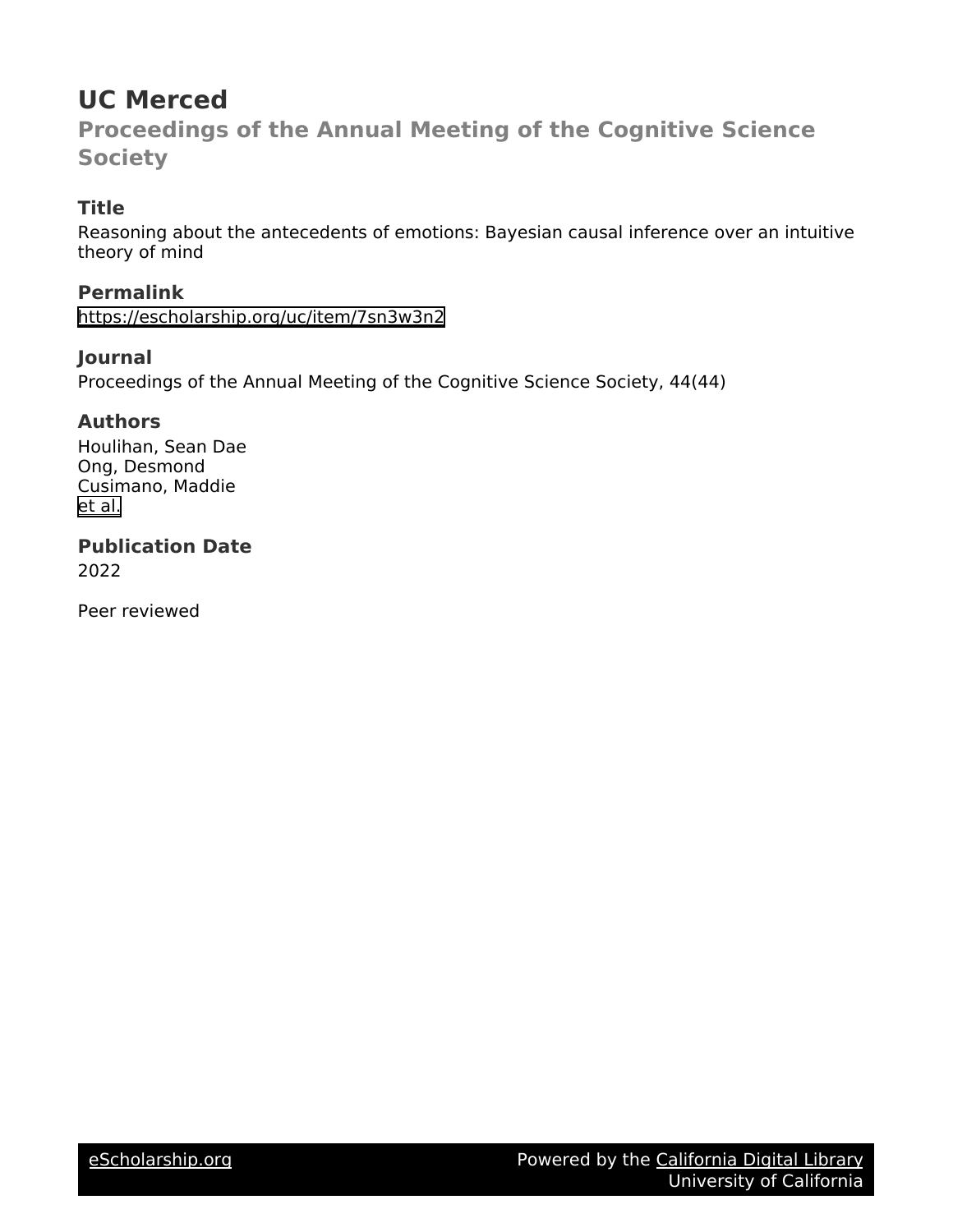### Reasoning about the antecedents of emotions: Bayesian causal inference over an intuitive theory of mind

Sean Dae Houlihan<sup>1</sup> (daeda@mit.edu), Desmond Ong<sup>2</sup> (dco@comp.nus.edu.sg),

Maddie Cusimano<sup>1</sup> (mcusi@mit.edu), Rebecca Saxe<sup>1</sup> (saxe@mit.edu)

<sup>1</sup>Brain and Cognitive Sciences, Massachusetts Institute of Technology

<sup>2</sup>Department of Information Systems and Analytics, National University of Singapore

#### Abstract

It is commonly believed that expressions visually signal rich diagnostic information to human observers. We studied how observers interpret the dynamic expressions that people spontaneously produced during a real-life high-stakes televised game. We find that human observers are remarkably poor at recovering what events elicited others' facial and bodily expressions. Beyond simple inaccuracy, people's causal reasoning exhibits systematic model-based patterns of errors. We show that latent emotion representations can explain people's reasoning about the unseen causes of expressions. A hierarchical Bayesian model simulates which events people infer to be the cause of others' expressions by comparing the emotions inferred from the expressions against the emotions people were predicted to experience in various situations. This causal model provides a close, parameter-free fit to human causal judgments, suggesting that humans interpret expressions in the context of emotion predictions generated by a causallystructured mental model of other minds.

Keywords: emotion understanding; intuitive theory; affective cognition; causal reasoning; emotion recognition

#### Introduction

A common assumption in psychology and machine learning research is that human observers and emotion recognition algorithms can decode emotions from people's facial and bodily expressions (for review, see Barrett et al., [2019\)](#page-7-0). Here we use evidence from an experiment in human observers, and a close quantitative fit using a Bayesian belief updating model, to argue instead that human observers understand others' emotions by reasoning over a causally structured intuitive theory of mind.

The problem of understanding someone's emotional experience can be framed as perceptual pattern matching. On this view, expressions can signal someone's current emotional state, intentions, and assessments of the eliciting situation (Keltner et al., [2019;](#page-7-1) Shariff & Tracy, [2011\)](#page-8-0). Thus, with perceptual access to the relevant expression cues, observers should be able to reliably identify others' emotions (Cowen & Keltner, [2020\)](#page-7-2). This "*emotion recognition*" view aligns with people's lay intuitions. For example, observers expect that intensely positive and intensely negative experiences should lead to highly distinctive facial expressions (Aviezer et al., [2012\)](#page-7-3).

In the view of *emotion recognition*, people can decode causal antecedents from patterns of expressive behavior. For example, it is argued that observers can reliably map between expressions, emotions, and situations. Observers may be given a photo and asked to identify what events evoked the expression (Haidt & Keltner, [1999\)](#page-7-4), or label the expression with an emotion word (Tracy & Robins, [2004\)](#page-8-1). Similarly, observers may be given a description of events and asked to select which expression matches that situation (Cordaro et al., [2020\)](#page-7-5). This view assumes that emotion knowledge reflects a common network of associations, which allows observers to relate expressions, emotions, and events.

However, a growing body of evidence shows that isolated expressions are surprisingly ambiguous. Human observers are unable to distinguish genuine facial expressions spontaneously produced during highly desirable experiences (e.g. the surprise homecoming of a deployed family member) from expressions produced during highly aversive experiences (e.g. being a bystander to a terrorist attack) (Israelashvili et al., [2019;](#page-7-6) Wenzler et al., [2016\)](#page-8-2). This unintuitive result is highly replicable (Camerer et al., [2018\)](#page-7-7) and suggests that expressions alone are insufficient to explain how humans infer others' emotions in naturalistic settings.

In light of evidence that the perceptual information conveyed by expressions is not sufficient to account for human emotion understanding, several groups have proposed that, instead of "recognizing" emotions in expressions, observers "reason" about others' emotions using a mental model of other minds. In this "*emotion reasoning*" view, human observers interpret expressions by reasoning about what causal explanation jointly maximizes the probability of events, emotions, and the expressions. Multiple sources of emotionrelevant information can be integrated in an inference over an intuitive theory of mind (Freeman & Ambady, [2011;](#page-7-8) Hoegen et al., [2019;](#page-7-9) Ong et al., [2015,](#page-7-10) [2019;](#page-7-11) Saxe & Houlihan, [2017;](#page-7-12) Wu & Schulz, [2018\)](#page-8-3). Indeed, there is strong evidence that observers incorporate contextual information about events when interpreting expressions (Anzellotti et al., [2021;](#page-7-13) Aviezer et al., [2012;](#page-7-3) Kayyal et al., [2015\)](#page-7-14).

In the view of *emotion reasoning*, cues about the situation might lead to emotion predictions that conflict with the emotions someone appears to express. For example, cues about the event context can generate confident emotion predictions that shape the inference of emotions from expressions (Anzellotti et al., [2021;](#page-7-13) Ong et al., [2015\)](#page-7-10). Similarly, observers integrate someone's expression with her actions to infer her intentions, appraisals, and future behavior (de Melo et al., [2014\)](#page-7-15). This view suggests that emotion understanding involves in-

854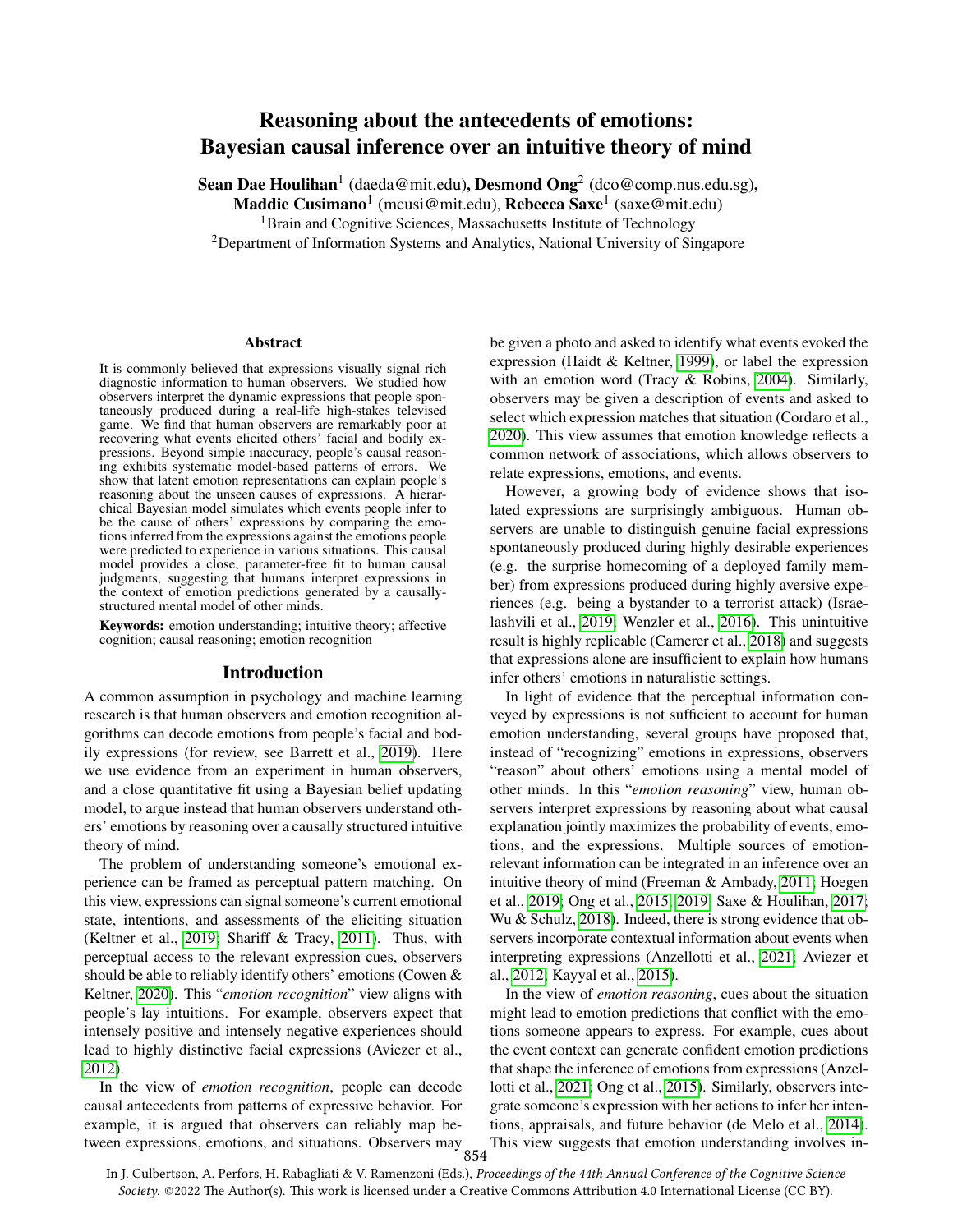tegrating multiple sources of, often conflicting, perceptual and conceptual information to infer unknown causes from observed reactions. Building on the theoretical foundations laid by this prior work, we present a model of how people reason about which events are a likely causal explanation for another's expressions. To our knowledge, this is the first formal model of abductive inference over emotions.

The two frameworks, *emotion recognition* and *emotion reasoning*, make distinct predictions regarding the patterns of errors human observers will tend to make. If emotion understanding is best thought of as perceptual pattern matching, judgments may be noisy, especially when the perceptual signal is degraded because an expression is partially occluded, low resolution, or changes rapidly. By contrast, if emotion understanding is better thought of as model-based causal reasoning, judgments are likely to exhibit peaked failure modes rather than non-specific noise (Gopnik, [1993;](#page-7-16) Kruger & Gilovich, [1999;](#page-7-17) Saxe, [2005\)](#page-7-18). Inaccuracies in the intuitive theory are likely to generate model-based errors systematic interactions between observations and an intuitive theory that poorly reflects the properties of the world (Gopnik & Wellman, [1994\)](#page-7-19).

There are several requirements of a paradigm that aims to compare the predictions of *emotion recognition* against the predictions of *emotion reasoning*. The expression stimuli should provide perceptually rich veridical information (as opposed to isolated static faces of posed expressions or computer-generated avatars). The design should afford an objective measure of ground truth accuracy (so that 'errors' are well defined). And the task should allow noisy judgments arising from perceptually ambiguous stimuli to be differentiated from systematically incorrect judgments. In the following sections we describe a novel experimental paradigm designed to meet these criteria.

First, we show that human observers are remarkably poor at recognizing the content of others' actual experiences from their expressions, even when the perceptual information is dynamic, includes faces and bodies, and is spontaneously produced during real high-stakes situations. Moreover, we find that these errors are systematic. Next, we show that a parameter-free Bayesian model can capture which events observers inferred to be the cause of these expressions. The *emotion reasoning* model combines predictions of the emotions others are likely to experience in various situations, with the emotions they are inferred to experience from their expressions. Finally, we compare the causal inferences simulated under the assumptions of *emotion reasoning*, with the causal inferences simulated under the assumptions of *emotion recognition*. The model of *emotion reasoning* predicts the pattern of human causal judgments substantially better than the model of *emotion recognition*.

#### Stimulus generation: spontaneous expressions in a real-life high-stakes social dilemma

We artificially separated the perceptual information from context information in recordings of a televised British gameshow called *GoldenBalls*. Every episode of Golden-Balls culminates with two contestants playing a dramatic oneshot instantiation of the Prisoner's Dilemma. Each player is given a choice to "Split" or "Steal" a jackpot (in standard Prisoner's Dilemma notation, to "Cooperate" or "Defect", respectively). If both decide to "Cooperate", they each receive half of the jackpot. If one player instead chooses "Defect", that player wins the entire jackpot and the other player who chose "Cooperate" leaves with nothing. If both players choose "Defect", both get nothing<sup>[1](#page-2-0)</sup>. Players negotiate with each other in front of a live audience in an attempt to convince the other to make a choice that is financially disadvantageous (to cooperate). Each player makes a decision in private, then they simultaneously reveal their choices, all while being filmed.

The game is emotionally evocative by design. When the choices are revealed, players discover whether they have won or lost real and often substantial sums of money; and whether they have successfully cooperated, successfully duped, been duped by, or failed to dupe the other player. The TV cameras capture their spontaneous unscripted dynamic expressions, including changes of posture and expression of players' faces, shoulders, upper bodies, and hands.

We extracted 88 unique 5-second videos, each depicting a single player's expressions, by splicing together footage from the moments surrounding the climactic reveal)<sup>[2](#page-2-1)</sup>. The four outcomes were represented equally in the stimuli (N=22 for each outcome), reflecting the true distribution of play across all 287 broadcast episodes, players were 53% likely to cooperate (van den Assem et al., [2012\)](#page-8-4), and the decisions of a player dyad (the two opposing players in the game) were statistically independent of each other (Burton-Chellew & West, [2012\)](#page-7-20). Each video silently showed a single person anticipating and reacting to a game outcome, but overt cues as to the players' decisions and the outcome of the game were masked. The average size of the jackpot was \$25,582.58 USD.

### Systematic errors in human causal reasoning about the antecedents of emotional expressions

Every dataset used in this paper was collected on Amazon mTurk. We restricted workers by geolocation to the United States using mTurk credentials and asked workers to only begin the experiment if they were fluent in English. Workers who reported any familiarity with the GoldenBalls gameshow were excluded from analysis.

#### Experiment 1: Outcome judgments

Observers first watched an introductory video explaining the rules of the game. Then, over 88 trials, they were shown each 5-second expression video along with the corresponding pot size, and asked to guess which decision each player had

<span id="page-2-0"></span><sup>1</sup>Rapoport [\(1988\)](#page-7-21) defines this payoff structure as a Weak Prisoner's Dilemma because the CD payoff confers the same monetary reward (\$0) to player 1 as the DD payoff. Thus, with respect to a player's first-person financial payout, defecting is never harmful, but is only conditionally beneficial.

<span id="page-2-1"></span> $2$ Demos are available on the project's github repository.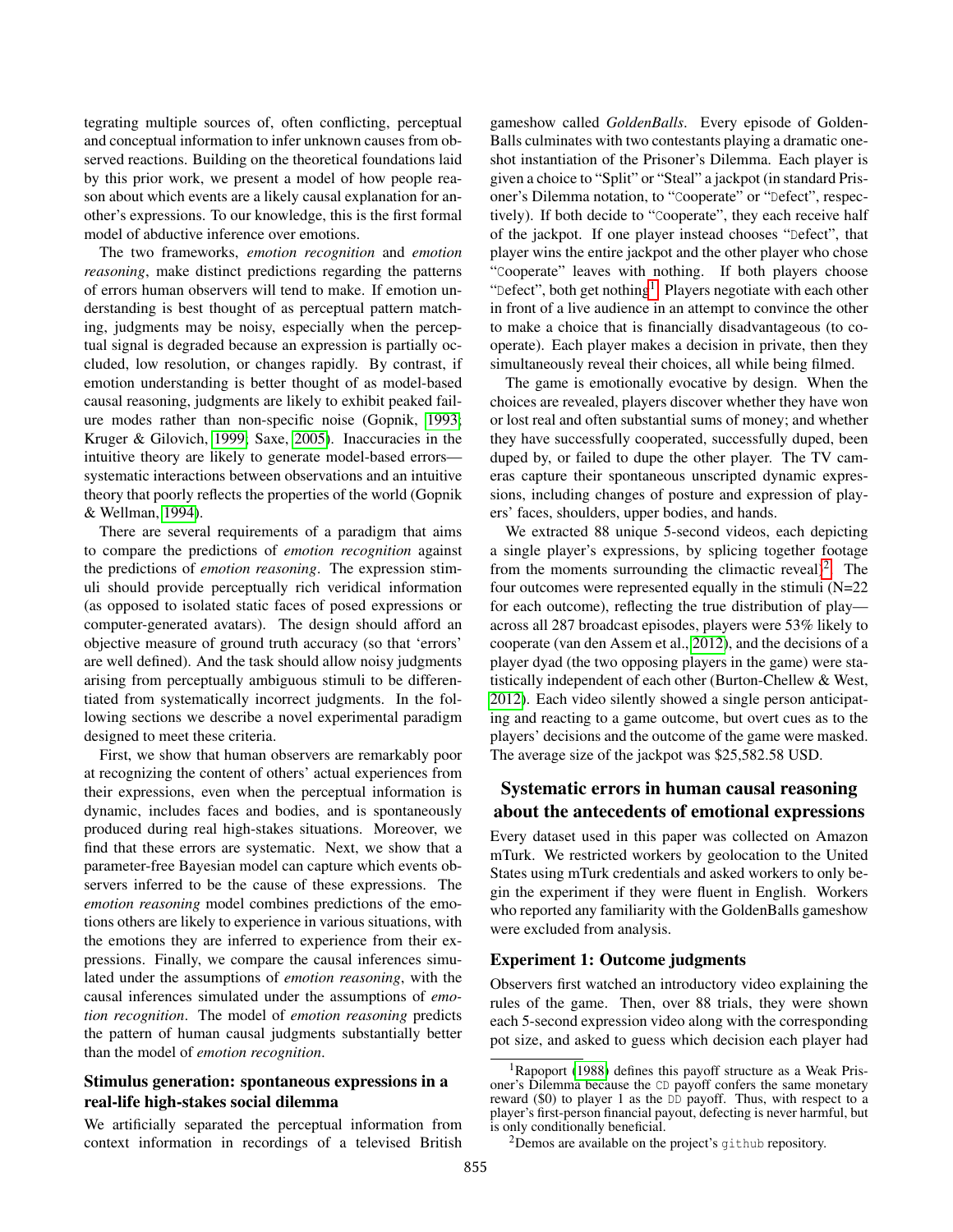made. Players either chose to Cooperate or to Defect, leading to four possible outcomes (*a*) for the dyad, denoted CC, CD, DC, DD. For instance, CD indicates that the focal player Cooperated, while the opposing player Defected. The actual decisions associated with each video provide a ground-truth measure of accuracy.

Results A group of N=93 adults (46 female) classified the 88 videos into four outcome categories (chance=25%) and indicated their confidence about each player's choice on a 3 point scale. Each observer responded to every video. On average, observers performed above chance but made many errors, inferring the correct outcome for an average of 36.6% [35.0, 38.1] of the videos (95% bootstrap CI estimated by resampling observers). This corresponds to a median F-score (macroaveraged across the four outcome-categories) of 0.350 [0.335, 0.361], which is low but significantly greater than chance (two-sided Wilcoxon signed-ranks test,  $z = 7.945$ ,  $p < 0.001$ ). The null distribution was estimated by shuffling outcome judgments within observers.

Observers' classification performance was highly heterogeneous across outcome-categories (Figure [1\)](#page-3-0). When the two players had, in reality, chosen to Split the pot (CC), observers accurately classified 54.1% [50.7, 57.4] of videos on average (median F-score and Wilcoxon test: 0.517 [0.491, 0.540],  $z = 8.224$ ,  $p < 0.001$ ). By contrast, when both players had, in reality, tried to Steal the pot (DD), observers accurately classified only 15.9% [13.2, 18.9] of videos on average, substantially *below* chance (F-score = 0.146 [0.121, 0.182],  $z = -4.041$ ,  $p < 0.001$ ). Relative to their other judgments, when observers were maximally confident about both play-ers' actions<sup>[3](#page-3-1)</sup>, they showed better classification performance for CC and CD videos (within observer, two-sided Wilcoxon test; CC:  $z = 7.127$ ,  $p < 0.001$ ; CD:  $z = 6.302$ ,  $p < 0.001$ ). Confidence was not related to performance for DC videos  $(z = -1.700, p = 0.089)$ . For DD videos, confidence was *inversely* related to performance ( $z = -4.515$ ,  $p < 0.001$ ).

Summary Observers performed poorly when asked to recover the true event antecedents, despite viewing stimuli that, according to the *emotion recognition* account, should be most informative: spontaneous dynamic facial and bodily expressions recorded in real high-stakes situations. Accuracy is straightforward to measure in this task and does not depend on the experimenter's normative assumptions: it is simply the proportion of videos for which observers correctly inferred the game outcome. No observer correctly classified more than 53% of the videos. Observers reliably, confidently, and incorrectly inferred that the expressions of players in DD games were reactions to other outcomes.

#### Emotion judgments

We propose that observers infer which events evoked observed expressions by reasoning over a causally-structured intuitive theory of other minds. In Experiment 1, observers



<span id="page-3-0"></span>Figure 1: Outcome judgments from expressions. Observers viewed player 1's reaction to learning the outcome of the game and inferred which choice  $(C \text{ or } D)$  both players in the dyad had made. The F-scores of observers' classification judgments are shown grouped by the true outcome of the games. Notches indicate 95% bootstrap CI. Dashed lines indicate the median level of chance performance, given the observer-level response biases. The legend gives the four possible outcomes (an outcome *a* comprises  $a_1$  and  $a_2$ , which indicate the action chosen by player 1 and player 2) and the associated monetary rewards  $(r_1$  and  $r_2$  indicate the proportion of the jackpot paid to player 1 and player 2).

performed the naturalistic task of guessing what unobserved event elicited someone's spontaneous expression. We hypothesize that observers infer events from expressions via latent representations of emotion. In order to test if we could explain the outcome judgments in Experiment 1 as causal reasoning over emotion latents, we next collected emotion judgments from independent groups of observers: Datasets 2 and 3 will be used to explain outcome judgments in this experiment (Dataset 1), but are not analyzed independently.

#### Dataset 2: Emotion predictions

We directly measured what emotions observers expected players to experience across a range of specific event contexts. After watching the introductory video that explained the rules of the game, observers predicted the emotions experienced by players on the gameshow. In each trial, observers were shown the size of the jackpot, the choice made by the focal player, the choice made by the opposing player, how much money each player won, and a still photo of the focal player taken before the players' choices were revealed (observers did not see the players' reactions to the outcome of the game). All of the information given on a trial reflected what actually happened on the gameshow.

An independent group of  $N = 164$  English-speaking adults (74 female) was shown descriptions of 12 out of 88 games, then asked to predict emotions that the focal player experienced. Observers predicted the focal player's emotional experience, using continuous scales to report the intensity of 20 different emotions. We estimated inter-rater reliability by comparing the emotion predictions of one observer with the

<span id="page-3-1"></span><sup>3</sup>Observers reported maximum confidence for 30.9% of their outcome judgments.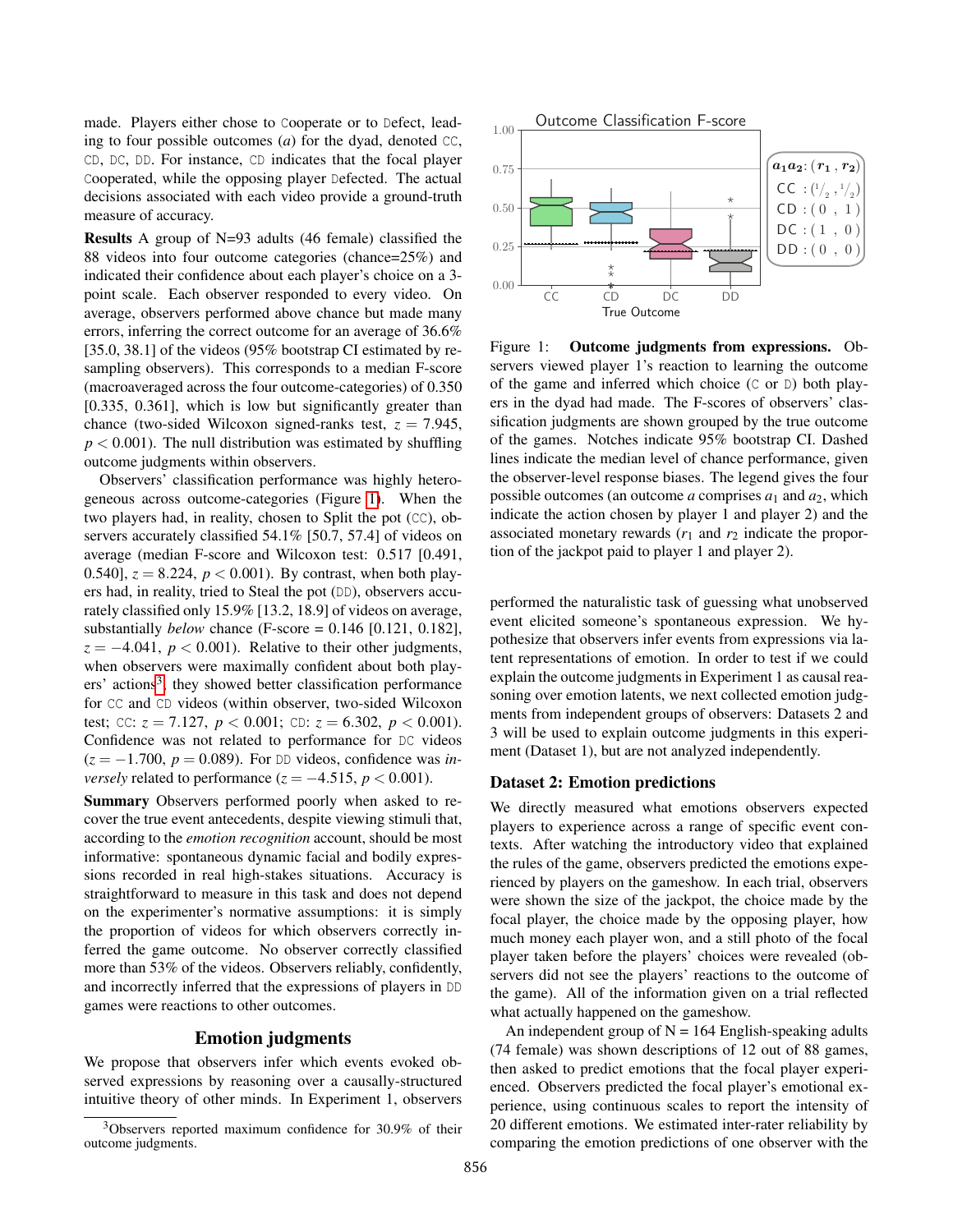mean emotions that other observers predicted for the same players. Across emotions and players, the median Pearson correlation and 95% bootstrap confidence interval (CI) was  $r = 0.66$  [0.62, 0.70], indicating that independent observers made similar predictions of players' emotion experiences.

#### Dataset 3: Emotion attributions

We directly measured observers' attributions of emotions to the expressions of players in the GoldenBalls videos. An independent group of English-speaking adults (N=135, 58 female) judged the players' emotions from the 5-second video stimuli. Observers began the experiment by watching the introductory video, then judged the emotions of 12 players. Each trial provided the pot size but not the players' actions. Observers judged how much the focal player was experiencing the twenty different emotions. As in Dataset 2, emotion judgments were reliable across emotions and videos, with a median correlation of  $r = 0.66$  [0.64, 0.69] between one observer and the mean of other observers' attributions to the same players.

### Causal reasoning over latent emotion representations in a hierarchical Bayesian belief-updating model

We propose that the observers in Experiment 1 inferred outcomes by reasoning about what hypothetical event was the best causal explanation for the observed expressions. This inference reflects the intuitive theory that emotions are reactions to antecedent events, and that expressions are caused by emotions ( $a \rightarrow e \rightarrow x$ ; Figure [2\)](#page-5-0).

We simulated observers' outcome predictions as inference in an intuitive theory of mind, where observers use the emotions they infer from players' dynamic expressions  $p(\mathbf{e}|x)$ , and the emotions they expect players to experience in the possible outcomes  $p(e|a)$  (where  $a \in \{\text{CC}, \text{CD}, \text{DC}, \text{DD}\}\)$ , to infer which outcome was most likely to have generated the observed expressions (Figure [2a](#page-5-0)). This corresponds to inferring the posterior distribution  $p(a|x)$ , which can be computed by marginalizing out emotion from the joint distribution  $p(a, e|x) = p(a|e)p(e|x)$ , noting that actions and expressions are conditionally independent given emotions.

<span id="page-4-0"></span>
$$
p(a|x) = \int_{\mathbf{e}} p(a|\mathbf{e}) p(\mathbf{e}|x) d\mathbf{e} = \underset{p(\mathbf{e}|x)}{\text{E}} p(a|\mathbf{e})
$$
  
where  $p(a|\mathbf{e}) \propto p(a) p(\mathbf{e}|a)$  (1)

We model observers' mental distribution of emotions given expressions,  $p(e|x)$ , as the empirical distribution of emotion judgments  $\hat{\boldsymbol{e}}_i$ . To approximate the expectation in Equation [1,](#page-4-0) we sum over the responses from the *N<sup>x</sup>* observers (indexed by *i*) who attributed emotions to expression *x* in Dataset 3.

$$
p(a|x) = \frac{1}{N_x} \sum_{i}^{N_x} p(a|\hat{\boldsymbol{e}}_i)
$$
  
where  $p(a|\hat{\boldsymbol{e}}_i) = \frac{p(a) p(\hat{\boldsymbol{e}}_i|a)}{\sum_a p(a) p(\hat{\boldsymbol{e}}_i|a)}$  (2)

We model observers' mental distribution of emotions elicited by players' actions,  $p(e|a)$ , based on the emotion predictions  $\hat{\boldsymbol{e}}_i$  from game descriptions (comprising an outcome, pot size, and player photo). We use the responses from the *N<sup>a</sup>* observers (indexed by *j*) who were shown game descriptions *c* with outcome *a* in Dataset 2, to construct a weighted Kernel Density Estimate (KDE) of the emotions observers expect. We weight each response by  $w_j = (V_a N_{c_j})^{-1}$  to account for the number of observers who saw each description  $(N_{c_j})$ , and the number of videos *V<sup>a</sup>* with outcome *a*.

$$
p(\boldsymbol{e}|a) = \sum_{j}^{N_a} w_j \mathcal{N}(\boldsymbol{e}; \, \mu = \hat{\boldsymbol{e}}_j, \sigma I)
$$
 (3)

The KDE estimates the population's marginal distribution  $p(e|a)$  (the emotions players were predicted to experience) as a weighted mixture of Gaussian kernels, where the vector  $\sigma$  is the kernel bandwidths corresponding to the 20 emotions and *I* is the 20-dimensional identity matrix. The kernel bandwidth was calculated for each emotion based on the sample standard deviation using Scott's Rule (Scott, [1992\)](#page-8-5).

The hyperprior over the actions chosen by a player dyad, *p*(*a*), was estimated from observers' meta-knowledge about other observers<sup>[4](#page-4-1)</sup> (not from the outcome judgments to be explained). Finally, the resulting posterior  $p(a|x)$  gives the distribution of responses over outcome-categories, i.e. the simulated probability of observers inferring that expression *x* was elicited by outcome *a*.

Results The *emotion reasoning* (Figure [2a](#page-5-0)) model predicted observers' overall accuracy with respect to ground truth: accuracy and  $95\%$  bootstrap CI, human =  $36.6\%$  [32.8, 40.3], model =  $33.9\%$  [31.0, 36.9]. Comparing the human and *emotion reasoning* model judgments for the predicted and ground-truth outcomes reveals a close match across all categories (Figure [2b](#page-5-0)). Observers tended to infer the correct outcome from players' expressions in CC games. When CC videos were misclassified, observers tended to choose the other outcome that would confer a financial reward (DC), more often than the outcomes in which the player would receive nothing (CD or DD). Observers also tended to classify CD videos correctly. The most common error was to misclassify CD video as the financially similar DD outcome (both confer the minimum payoff to the focal player). In contrast with videos from CC and CD games, people did not tend to correctly classify DC videos. Observers inferred that DC videos showed players in CD games more often than the true outcome.

Observers overwhelmingly inferred that the expressions made by players in DD games (where both players defect and leave with nothing) were produced by players experiencing CC outcomes (where both players cooperate and share the jackpot). Interestingly, for DD videos, the correct outcome

<span id="page-4-1"></span><sup>4</sup>Observers in Experiment 1 were asked to estimate how other observers would judge the expressions (e.g. "what percentage of people would guess that this player cooperated?"). We used observers' guesses of the population's judgments to estimate the population's joint action hyperprior *p*(*a*).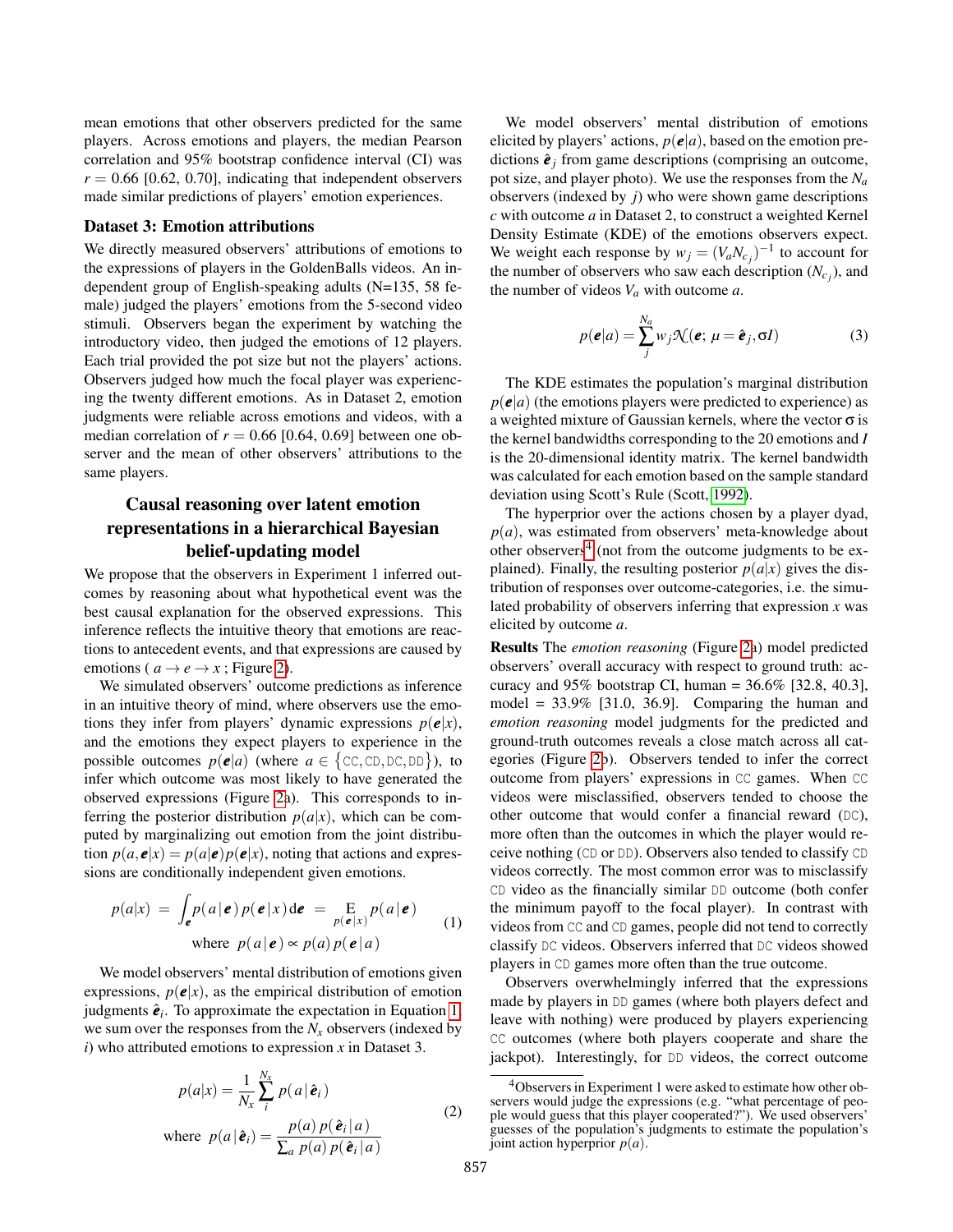

<span id="page-5-0"></span>Figure 2: Bayesian model of human emotion reasoning. (a) Schematic depiction of the model. Observers infer which events elicited the observed expressions by reasoning over latent representations of emotion. (b) Outcome judgments of human observers and the *emotion reasoning* model, grouped by ground-truth. Correct judgments are indicated by asterisks and solid bars. E.g. Observers incorrectly guessed that the expressions of players from DD games (bottom right cell) were from CC games more than the correct outcome. Error bars give 95% bootstrap CI. (c) Outcome judgments simulated under *emotion reasoning* assumptions, where the  $p(e|x)$  and  $p(e|a)$  distributions reflect separate information. (d) Outcome judgments simulated under *emotion recognition* assumptions, where  $p(e|x)$  and  $p(e|a)$  reflect common information.

was the least popular judgment. It may seem surprising that observers systematically misclassify DD videos as CC, but this is precisely the pattern predicted by the model.

Figure [2c](#page-5-0) details the stimulus-level data depicted in Figure [2b](#page-5-0). Each point corresponds to a video-outcome, e.g. the proportion of DD judgments that the model expects versus the proportion of DD judgments by people, for a given video (regardless of ground truth). The model accurately captured the empirical data (concordance correlation coefficient *ccc* = 0.869 [0.841, 0.904]; Pearson *r* = 0.877 [0.849, 0.910], 95% bootstrap CI were estimated by resampling stimuli with replacement across outcomes). Lin's Concordance Correlation Coefficient penalizes deviations from the identity line (perfect prediction), making it a more stringent metric of explanatory power than Pearson's correlation (Lin, [1989\)](#page-7-22).

Simulation under *"recognition"* assumptions The *recognition* model reflects the belief that rich perceptual expression signals are the primary source of reliable emotion information. In *emotion recognition*, emotion knowledge reflects a common network of statistical associations. Rich perceptual access to expressions should allow observers to make accurate inferences of emotions, intentions, and the eliciting situations. This implies that observers make accurate inferences of emotions from expressions, and have an accurate understanding of what emotions players will appear to express in reaction to the game's outcomes.

Recall that in the *reasoning* model, emotions predicted given event descriptions  $p(e|a)$  can reflect different information than emotions attributed given the expressions of players experiencing those events  $p(e|x)$ . In the *recognition* model, we instantiate the assumption that observers have a noisy but accurate understanding of what emotions players who experience outcome *a* will appear to express. This is accomplished by replacing the emotions predicted for an outcome,  $p(\mathbf{e}|a)$ ,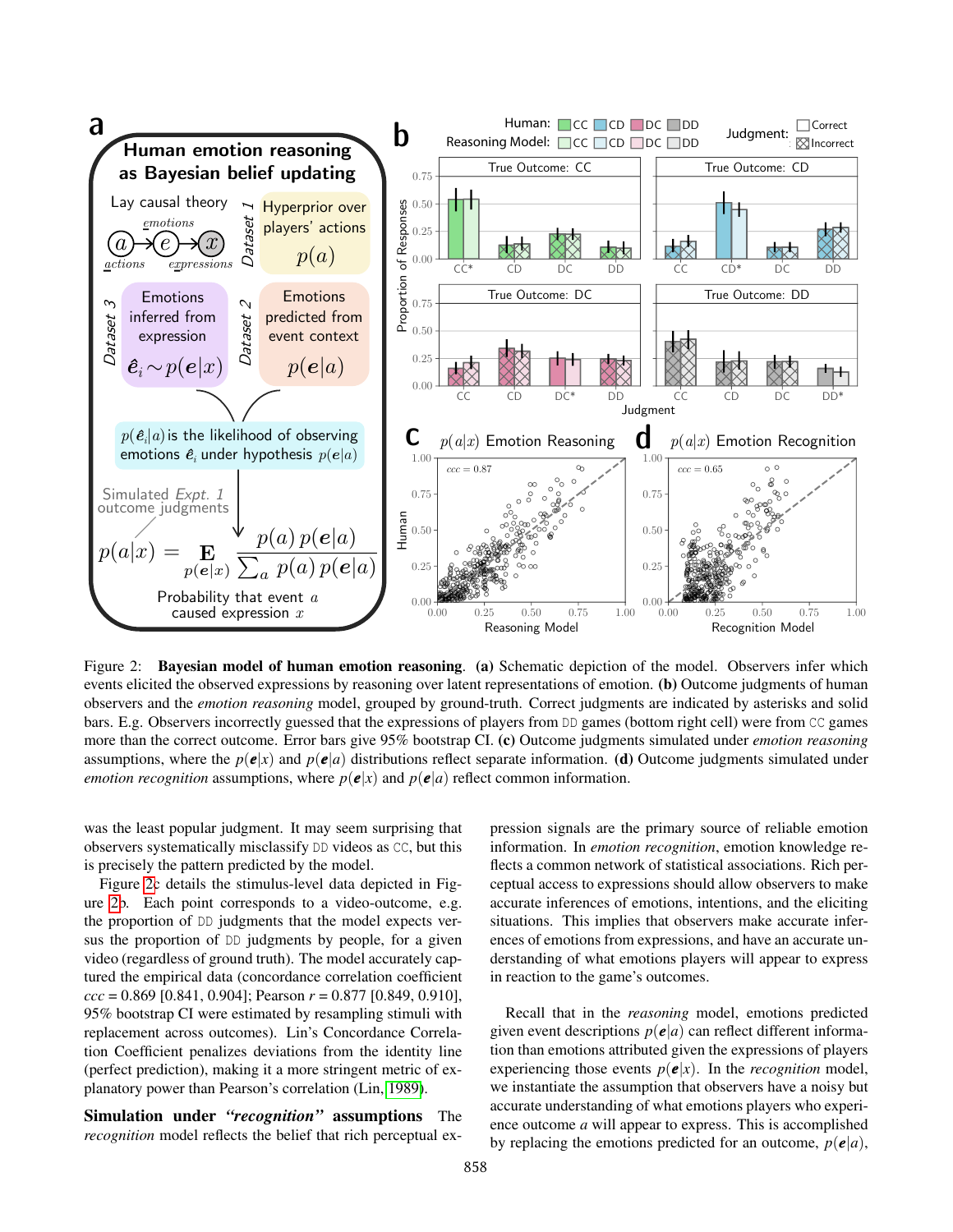with a KDE formed from the emotions attributed to the expressions of players reacting to that outcome. Thus, whereas in the *reasoning* model, observers' emotion knowledge about outcome *a* is estimated from descriptions of the *a* games (Dataset 2), in the *recognition* model, observers' emotion knowledge about outcome *a* is estimated from expressions of players who actually experienced *a* games (Dataset 3). The *recognition* model therefore does not use Dataset 2. Rather, Dataset 3 is used to estimate both latent emotion distributions.

Results Outcome judgments simulated under the assumptions of *emotion recognition* captured the empirical data less effectively<sup>[5](#page-6-0)</sup> (Figure [2d](#page-5-0); concordance correlation coefficient *ccc* = 0.655 [0.610, 0.707]; Pearson *r* = 0.713 [0.661, 0.774]).

Model comparison The *reasoning* model assumes that observers adjudicate between alternative causal hypotheses by comparing the emotions a player appeared to express against emotions an outcome was predicted to evoke. The *recognition* model assumes that observers have an accurate understanding of what emotions players will appear to express in each outcome, and perceptually match a player's emotional expression to the pattern associated with the eliciting outcome. The Bayes Factor indicates that observers' outcome judgments are > 10<sup>10</sup> times more likely under the *reasoning* model than under the *recognition* model.

#### **Discussion**

Behavioral results and a quantitative model provide strong support for *emotion reasoning*: observers make errors because they systematically misinterpret the meaning of expressions, and thus independent observers reliably and confidently endorse the same incorrect outcome judgments. The agreement between the predictions of the *emotion reasoning* model and the classification pattern generated by human observers supports our proposal that people use a sophisticated intuitive theory of mind to reason about others' emotions.

The causally-structured intuitive theory incorporates emotion concepts and expression cues. The emotions that players were expected to experience, and the emotions they appeared to express, were sufficient to capture key patterns of how human observers causally reasoned about unseen events. Importantly, no reference to emotion was made in Experiment 1; observers were not cued to think about emotions when they guessed what outcomes players experienced. Yet, the *reasoning* model successfully predicted what outcome judgments observers made by reasoning over latent representations of emotions, which were supplied by independent observers. Thus, the emotion judgments we collected contain richly structured social information sufficient to capture observers' reasoning about the causal connection between unobserved events and others' emotional expressions. By contrast, the *recognition* model, which simulates observers' emotion understanding as perceptual pattern matching over a common

<span id="page-6-0"></span><sup>5</sup>Whereas the *reasoning* model is parameter-free, for the *recognition* model, the kernel bandwidth was fit in order to estimate the upper extent of how well the model can capture human judgments.

network of statistical associations, failed to closely capture the empirical pattern of outcome judgments.

These results are consistent with prior work measuring how observers infer event antecedents from genuine spontaneous expressions. Albanie and Vedaldi [\(2016\)](#page-7-23) showed human observers dynamic facial expressions spontaneously produced during a high-reward televised gameshow; the observers were asked to judge whether the event immediately preceding the expression had been financially good or bad for the players. In the binary forced-choice, observers achieved 62% classification accuracy on average, corresponding to an average ROC-AUC of 0.71 [0.66, 0.76], above chance but with many errors. Despite using perceptually richer expressions, observers in the present study were not more successful at inferring event antecedents<sup>[6](#page-6-1)</sup>: observers were unable to reliably differentiate the expressions of players who won money (CC and DC) from the expressions of players who did not (CD and DD). Thus even rich perceptual access to dynamic videos of genuine expressions in real high stakes situations does not allow observers to reliably recognize the true events that elicited them.

A key characteristic of the current experimental paradigm is that it affords analysis of a complex pattern of causal inferences (a  $4 \times 4$  matrix of *inferred*  $\times$  *veridical* outcomes) where errors are objectively defined. The event categories are distinguished not only by valence, but by the interpersonal relations. The event structure evokes complex theory of mind considerations by combining selfish monetary rewards, social utility, prosocial motivations, intentional decisions of self and other, and deception.

The public nature of the gameshow is a defining characteristic of the event context in this paradigm. Knowing they were observed, players may have muted, exaggerated, or otherwise regulated their expressions (Ekman, [1993;](#page-7-24) Fridlund, [1991;](#page-7-25) Williams et al., [2021\)](#page-8-6). We consider the public nature of the expressions to be a feature of our paradigm, not a bug. Much of the adaptive advantage ascribed to *emotion recognition* stems from being able to decode behaviorally relevant signals, and respond effectively, in ecologically relevant contexts of real social interactions (Shariff & Tracy, [2011;](#page-8-0) Tracy, [2014\)](#page-8-7). Thus, a valid test of these competing accounts is how well they predict human understanding of spontaneous reactions in a salient social situation.

Our results support the *emotion reasoning* account of human emotion understanding, which argues that observers use a logically- and causally-structured intuitive theory of other minds. Perceptual information (players' dynamic spontaneous expressions) and conceptual knowledge (hypotheses about what emotions are likely) mutually constrain which explanations are probable. We show that formally modeling these mutual constraints as abductive inference over an intuitive theory can explain how observers infer which unseen events evoked others' expressions, and capture both what people get right about other minds, and what they get wrong.

<span id="page-6-1"></span><sup>&</sup>lt;sup>6</sup>Binary ROC-AUC = 0.58 [0.57, 0.59].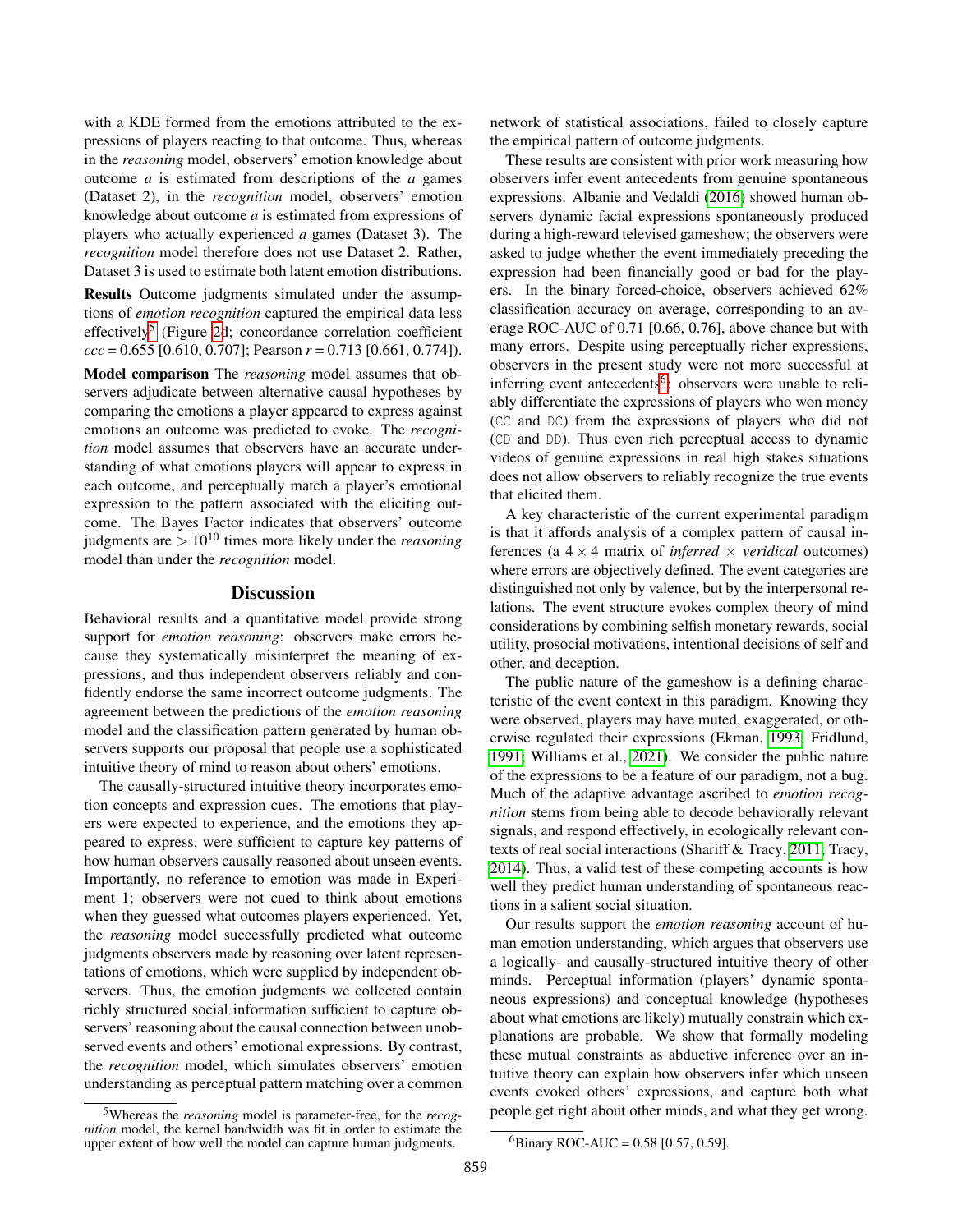#### Acknowledgments

We thank Josh Tenenbaum and Luke Hewitt for their invaluable input during many discussions. This work was supported by the McGovern Institute, the Paul E. and Lilah Newton Brain Science Award, the Center for Brains, Minds and Machines (CBMM; funded by NSF STC award CCF-1231216); and a Singapore Ministry of Education Academic Research Fund Tier 1 grant to DCO.

All behavioral data, models, and analyses are available in the public repository for this project: <https://github.com/daeh/emotionreasoning-cogsci22>

#### References

- <span id="page-7-23"></span>Albanie, S., & Vedaldi, A. (2016, September). Learning grimaces by watching TV. In E. R. H. Richard C. Wilson & W. A. P. Smith (Eds.), *Proceedings of the british machine vision conference (BMVC)* (pp. 122.1–122.12). BMVA Press.
- <span id="page-7-13"></span>Anzellotti, S., Houlihan, S. D., Liburd Jr., S., & Saxe, R. (2021). Leveraging facial expressions and contextual information to investigate opaque representations of emotions. *Emotion*, *21*(1), 96–107.
- <span id="page-7-3"></span>Aviezer, H., Trope, Y., & Todorov, A. (2012). Body Cues, Not Facial Expressions, Discriminate Between Intense Positive and Negative Emotions. *Science*, *338*(6111), 1225–1229.
- <span id="page-7-0"></span>Barrett, L. F., Adolphs, R., Marsella, S., Martinez, A. M., & Pollak, S. D. (2019). Emotional Expressions Reconsidered: Challenges to Inferring Emotion From Human Facial Movements. *Psychological Science in the Public Interest*, *20*(1), 68.
- <span id="page-7-20"></span>Burton-Chellew, M. N., & West, S. A. (2012). Correlates of Cooperation in a One-Shot High-Stakes Televised Prisoners' Dilemma. *PLOS ONE*, *7*(4), e33344.
- <span id="page-7-7"></span>Camerer, C. F., Dreber, A., Holzmeister, F., Ho, T.-H., Huber, J., Johannesson, M., Kirchler, M., Nave, G., Nosek, B. A., Pfeiffer, T., Altmejd, A., Buttrick, N., Chan, T., Chen, Y., Forsell, E., Gampa, A., Heikensten, E., Hummer, L., Imai, T., ... Wu, H. (2018). Evaluating the replicability of social science experiments in Nature and Science between 2010 and 2015. *Nature Human Behaviour*, *2*(9), 637–644.
- <span id="page-7-5"></span>Cordaro, D. T., Sun, R., Kamble, S., Hodder, N., Monroy, M., Cowen, A., Bai, Y., & Keltner, D. (2020). The recognition of 18 facial-bodily expressions across nine cultures. *Emotion*, *20*(7), 1292–1300.
- <span id="page-7-2"></span>Cowen, A. S., & Keltner, D. (2020). What the face displays: Mapping 28 emotions conveyed by naturalistic expression. *American Psychologist*, *75*(3), 349–364.
- <span id="page-7-15"></span>de Melo, C. M., Carnevale, P. J., Read, S. J., & Gratch, J. (2014). Reading people's minds from emotion expressions in interdependent decision making. *Journal of Personality and Social Psychology*, *106*(1), 73–88.
- <span id="page-7-24"></span>Ekman, P. (1993). Facial expression and emotion. *American Psychologist*, *48*(4), 384–392.
- <span id="page-7-8"></span>Freeman, J. B., & Ambady, N. (2011). A dynamic interactive theory of person construal. *Psychological Review*, *118*(2), 247–279.
- <span id="page-7-25"></span>Fridlund, A. J. (1991). Sociality of solitary smiling: Potentiation by an implicit audience. *Journal of Personality and Social Psychology*, *60*(2), 229–240.
- <span id="page-7-16"></span>Gopnik, A. (1993). How we know our minds: The illusion of first-person knowledge of intentionality (2010/02/04). *Behavioral and Brain Sciences*, *16*(1), 1–14.
- <span id="page-7-19"></span>Gopnik, A., & Wellman, H. M. (1994). The theory theory. In L. A. Hirschfeld & S. A. Gelman (Eds.), *Mapping the Mind: Domain Specificity in Cognition and Culture* (pp. 257–293). Cambridge University Press.
- <span id="page-7-4"></span>Haidt, J., & Keltner, D. (1999). Culture and Facial Expression: Open-ended Methods Find More Expressions and a Gradient of Recognition. *Cognition and Emotion*, *13*(3), 225–266.
- <span id="page-7-9"></span>Hoegen, R., Gratch, J., Parkinson, B., & Shore, D. (2019). Signals of Emotion Regulation in a Social Dilemma: Detection from Face and Context. *2019 8th International Conference on Affective Computing and Intelligent Interaction (ACII)*, 1–7.
- <span id="page-7-6"></span>Israelashvili, J., Hassin, R. R., & Aviezer, H. (2019). When emotions run high: A critical role for context in the unfolding of dynamic, real-life facial affect. *Emotion*, *19*(3), 558– 562.
- <span id="page-7-14"></span>Kayyal, M., Widen, S., & Russell, J. A. (2015). Context is more powerful than we think: Contextual cues override facial cues even for valence. *Emotion*, *15*(3), 287–291.
- <span id="page-7-1"></span>Keltner, D., Sauter, D., Tracy, J., & Cowen, A. (2019). Emotional Expression: Advances in Basic Emotion Theory. *Journal of Nonverbal Behavior*, *43*(2), 133–160.
- <span id="page-7-17"></span>Kruger, J., & Gilovich, T. (1999). "Naive cynicism" in everyday theories of responsibility assessment: On biased assumptions of bias. *Journal of Personality and Social Psychology*, *76*(5), 743–753.
- <span id="page-7-22"></span>Lin, L. I.-K. (1989). A Concordance Correlation Coefficient to Evaluate Reproducibility. *Biometrics*, *45*(1), 255–268.
- <span id="page-7-10"></span>Ong, D. C., Zaki, J., & Goodman, N. D. (2015). Affective cognition: Exploring lay theories of emotion. *Cognition*, *143*, 141–162.
- <span id="page-7-11"></span>Ong, D. C., Zaki, J., & Goodman, N. D. (2019). Computational models of emotion inference in Theory of Mind: A review and roadmap. *Topics in Cognitive Science*, *11*(2), 338–357.
- <span id="page-7-21"></span>Rapoport, A. (1988). Experiments with N-Person Social Traps I: Prisoner's dilemma, weak prisoner's dilemma, volunteer's dilemma, and largest number. *Journal of Conflict Resolution*, *32*(3), 457–472.
- <span id="page-7-18"></span>Saxe, R. (2005). Against simulation: The argument from error. *Trends in Cognitive Sciences*, *9*(4), 174–179.
- <span id="page-7-12"></span>Saxe, R., & Houlihan, S. D. (2017). Formalizing emotion concepts within a Bayesian model of theory of mind. *Current Opinion in Psychology*, *17*, 15–21.